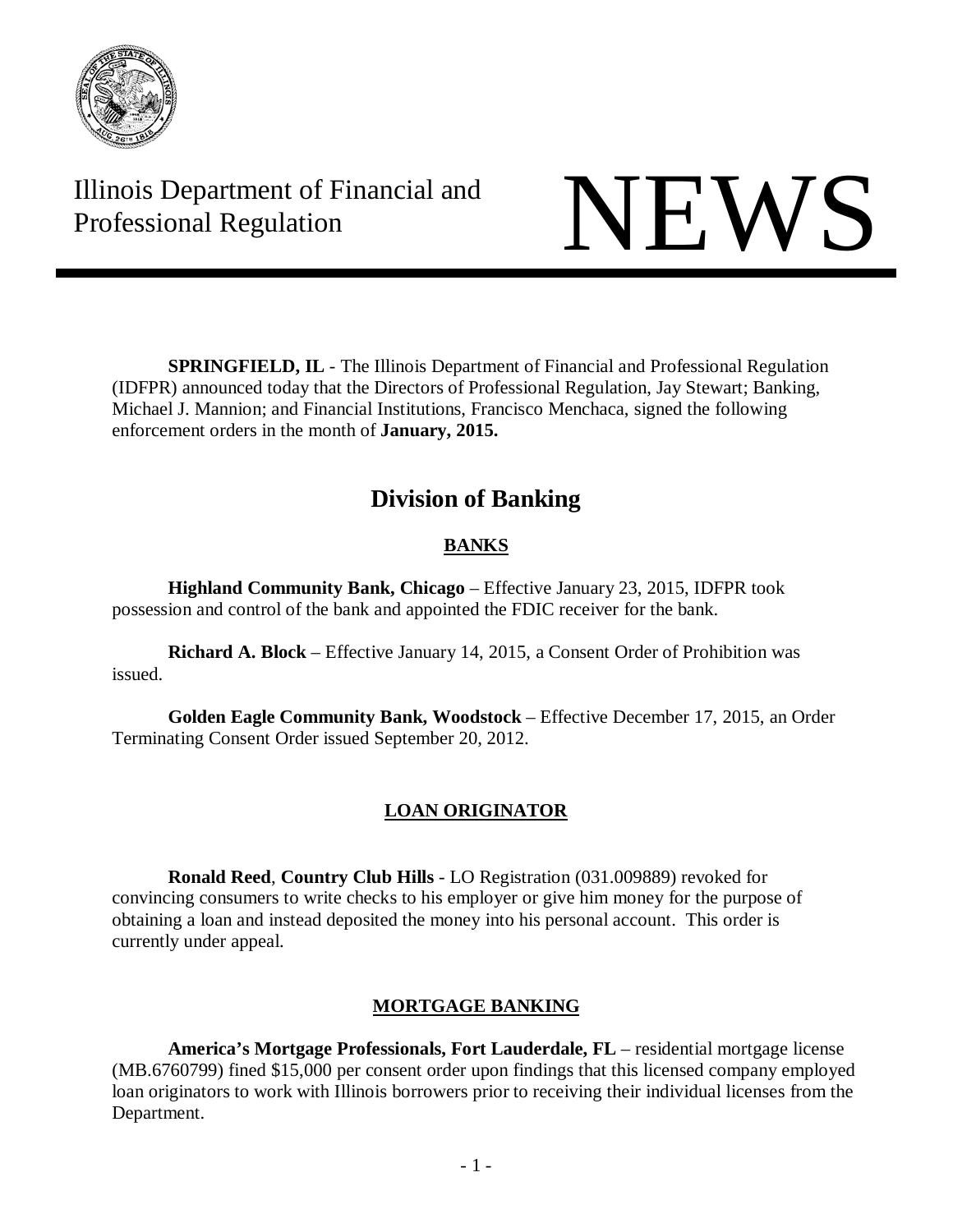# **Professional Regulation**

#### **APPRAISER**

**Brian Huebner, Cary** – certified residential real estate appraiser license (556-004234) ordered to complete coursework due to his production of two appraisal reports which were not in compliance with USPAP guidelines.

**Michael Gomez, Chicago** – real estate appraiser license (557-004415) renewed on ISAC probation after defaulted on an Illinois educational loan and has now entered into a repayment agreement.

#### **ARCHITECTS, LAND SURVEYORS, PROFESSIONAL ENGINEERS AND STRUCTURAL ENGINEERS**

**Dennis Huffaker, Mundelein** – professional engineering license (062-050386) placed in refuse to renew status for possibly allowing the misrepresentation of facts in an amended report conducted by his business colleagues and then representing the report as his own.

**Jeremy Van Scyoc, Springfield** – professional engineering license (062-057649) indefinitely suspended for a minimum of three years for his guilty plea to one count of conspiracy to commit mail fraud in Federal court.

## **AUCTIONEER**

**Scott Freeman, Winamac, IN** – auctioneer license (441-001029) indefinitely suspended for a minimum of six months and fined \$2,500 for failing to complete required continuing education.

**Lyndell Heinzmann, Kinmundy** – auctioneer license (441-001310) indefinitely suspended for a minimum of six months and fined \$2,500 for failing to complete required continuing education.

**John Sharpe, Toronto, Ontario** – auctioneer license (441-000773) indefinitely suspended for a minimum of six months and fined \$2,500 for failing to complete required continuing education.

#### **BARBER, COSMETOLOGY, ESTHETICS AND NAIL TECHNOLOGY**

**DuShawn Denton, Rockford** – barber license (006-064443) suspended for being more than 30 days delinquent in the payment of child support.

**Alfredo Esparza, Addison** – barber license (006-063627) placed on probation for two years and fined \$1,000 based on aiding and assisting in the unlicensed practice of barbering.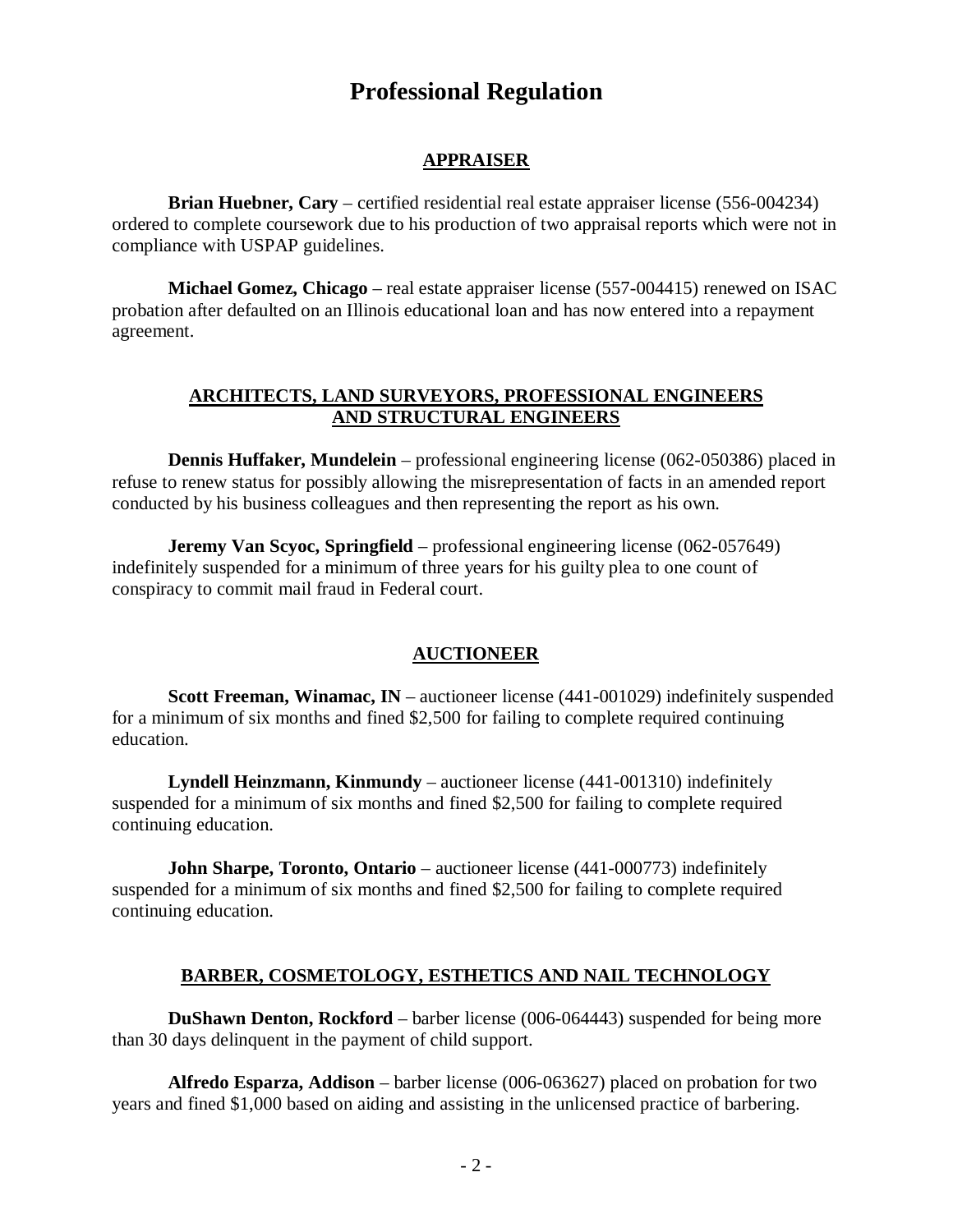**Shuntell Johnson, Chicago** – barber license (006-061444) placed on probation for 90 days and fined \$500 after operated a salon and practiced as a barber on a non-renewed license.

**Cornell Manson, Riverdale** – barber license (006-063925) suspended for being more than 30 days delinquent in the payment of child support.

**Leonandrea Aldridge, Belleville** – cosmetology license (011-239065) restored with reprimand and fined \$200 due to intermittent unlicensed practice of cosmetology.

**Mekiel Bouquet, Chicago** – cosmetology license (011app3325019) will be issued and placed on probation until June 1, 2017 and fined \$200 due to prior criminal convictions.

**Silvia De La Torre, Chicago** – cosmetology license (011-218387) placed on probation to terminate on September 30, 2015, required to complete continuing education hours and fined \$350 for failure to complete the continuing education requirement for the 2011 renewal.

**Angela Destatte, Staunton** – cosmetology license (011-272607) placed on probation to terminate on September 30, 2015, required to complete continuing education hours and fined \$350 for failure to complete the continuing education requirement for the 2011 renewal.

**Julie Eckhoff, Orland Park** – cosmetology license (011-276134) indefinitely suspended for a minimum of 60 days due to a failure to comply with terms of a prior consent order.

**Paul Funovits, Glenview** – cosmetology license (011-257276) reprimanded and fined \$1,000 for unprofessional conduct.

**Gail Galloway, Bolingbrook** – cosmetology license (011-224357) indefinitely suspended for a minimum of 60 days due to a failure to comply with terms of a prior consent order.

**Catherine Hodges, Cairo** – cosmetology license (011-281756) placed on indefinite suspension for a minimum of 60 days, must complete 14 hours of continuing education and fined \$500 for falsification of a continuing education certificate.

**Jahmall Jones, Berwyn** – cosmetology license (011-286025) indefinitely suspended based upon a felony criminal conviction.

**Sabrina Lind, Belleville** – cosmetology license (011-285591) placed on probation to terminate on September 30, 2015, required to complete continuing education hours and fined \$350 for failure to complete the continuing education requirement for the 2011 renewal.

**Jessica Logsdon, Saint Elmo** – cosmetology license (011-290177) automatically and indefinitely suspended based on a violation of probation.

**Brittanee Mahan, Bradley** – cosmetology license (011-272369) indefinitely suspended for a minimum of 60 days, must complete coursework within 60 days and fined \$500 for failure to comply with the continuing education requirements and submitting altered certificates.

**Genea McBeth, Streamwood** – cosmetology license (011-232610) renewed with reprimand and fined \$250 after practiced on a non-renewed license.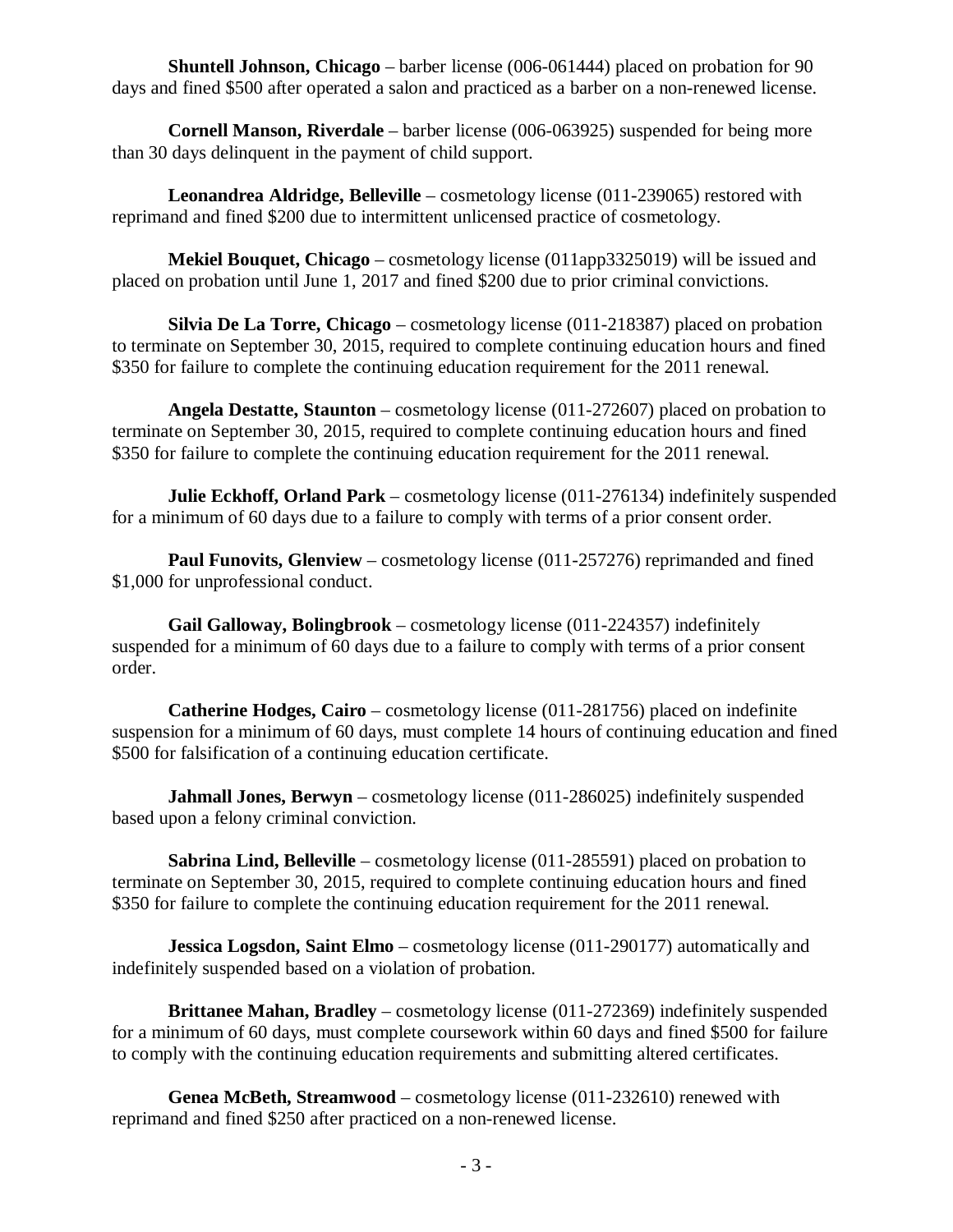**Deandra Norman, Washington** – cosmetology license (011-251503) indefinitely suspended for a minimum of 60 days due to a failure to comply with terms of a prior consent order.

**Ellen Patterson-Weathers, Streamwood** – cosmetology license (011-308235) issued and placed on one year non-reporting probation due to prior criminal convictions.

**Nadling Pollard, Chicago** – cosmetology license (011-258628) indefinitely suspended for a minimum of 60 days due to a failure to comply with the terms of a prior consent order.

**Michelle Rainwater, Rockford** – cosmetology license (011-252596) reprimanded, must complete coursework and fined \$290 for failure to complete the continuing education requirement for renewal.

**Karen Redding, Sesser** – cosmetology license (011-281746) indefinitely suspended for a minimum of 60 days, required to take continuing education hours and fined \$350 for failure to complete the continuing education requirement for the 2011 renewal.

**Mimi Sadoon, Chicago** – cosmetology license (011-281258) placed on probation to terminate on September 30, 2015, required to complete continuing education hours and fined \$350 for failure to complete the continuing education requirement for the 2011 renewal.

**Fadia Sweis, Oak Lawn** – cosmetology license (011-262836) reprimanded and must complete coursework for failure to comply with the prior Consent Order.

**Lee Thomas, Mount Vernon** – cosmetology license (011-308427) issued and placed on probation for two years due to prior criminal convictions.

**Teri Toal, Chicago** – cosmetology license (011-267860) indefinitely suspended for a minimum of 60 days due to a failure to comply with the terms of a prior consent order

**Patricia Abdalah, Chicago** – esthetician license (131-005984) renewed on probation to terminate on September 30, 2015, required to complete continuing education hours and fined \$350 for failure to complete the continuing education requirement for the 2011 renewal.

**Bridgett Burklow, Tinley Park** – esthetician license (131-003799) renewed on probation to terminate on September 30, 2015, required to complete continuing education hours and fined \$350 for failure to complete the continuing education requirement for the 2011 renewal.

**Carolina Campos, Skokie** – esthetician license (131-001622) renewed on probation to terminate on September 30, 2015, required to complete continuing education hours and fined \$350 for failure to complete the continuing education requirement for the 2011 renewal.

**Fabiana Da Silva, Chicago** – esthetician license (131-005817) renewed on probation to terminate on September 30, 2015, required to complete continuing education hours and fined \$350 for failure to complete the continuing education requirement for the 2011 renewal.

**Maria Du Pere, Forest Park** – esthetician license (131-001278) placed on probation until September 30, 2015, required to complete continuing education and fined \$350 for failure to complete the continuing education requirement for the 2011 renewal.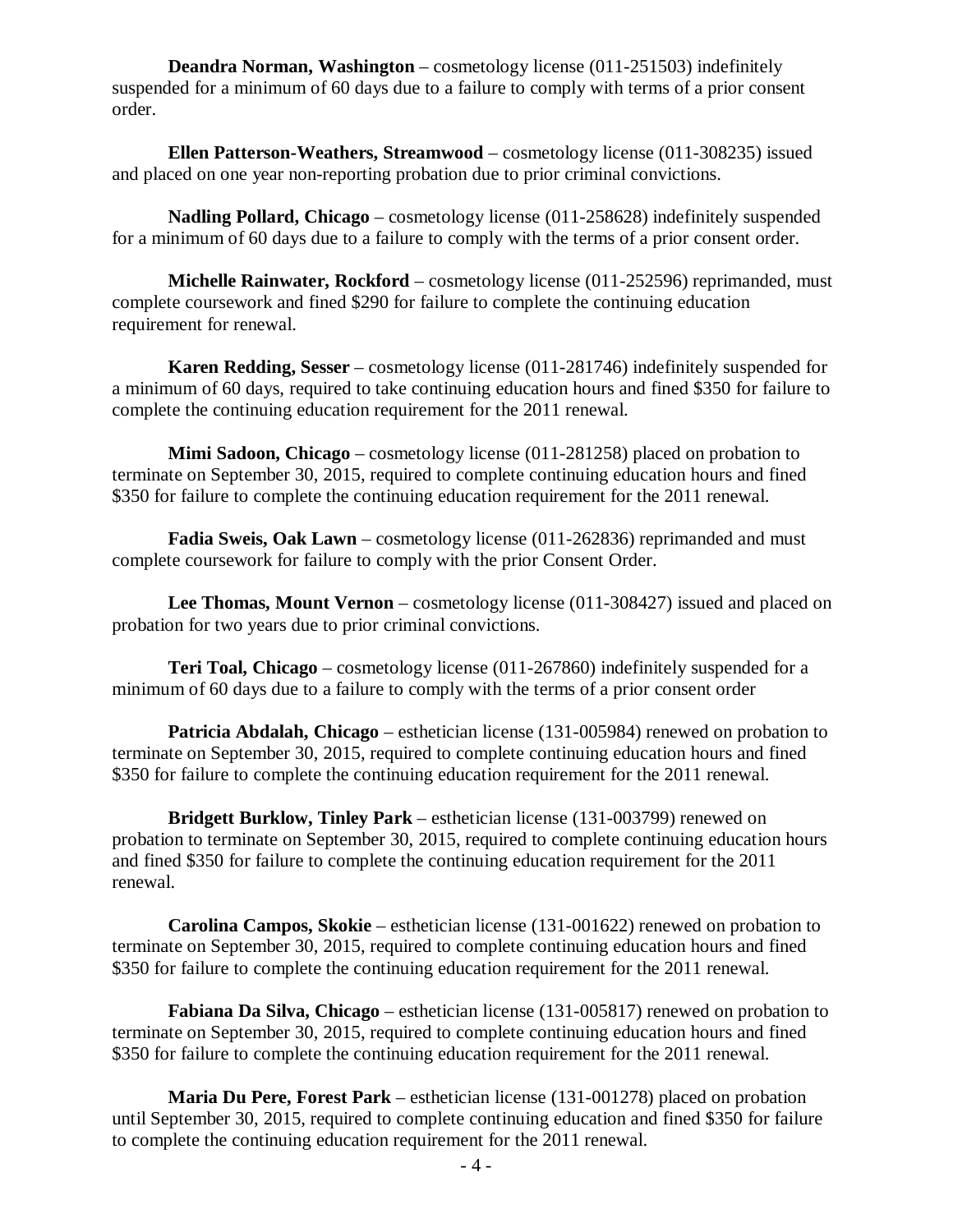**Jennifer Fontana, Lyons** – esthetician license (131-001016) renewed on probation to terminate on September 30, 2015, required to complete continuing education hours and fined \$350 for failure to complete the continuing education requirement for the 2011 renewal.

**Victorene Garcia, Homer Glen** – esthetician license (131-001334) placed on probation to terminate on September 30, 2015, required to complete continuing education hours and fined \$350 for failure to complete the continuing education requirement for the 2011 renewal.

**Marta Goldsmith, Chicago** – esthetician license (131-005712) placed on probation to terminate on September 30, 2015, required to complete continuing education hours and fined \$350 for failure to complete the continuing education requirement for the 2011 renewal.

**Lucia Mudure, Niles** – esthetician license (131-004008) placed on probation until September 30, 2015, required to complete continuing education and fined \$350 for failure to complete the continuing education requirement for the 2011 renewal.

**Amanda Ocon, Lisle** – esthetician license (131-002188) placed on probation until September 30, 2015, required to complete continuing education and fined \$350 for failure to complete the continuing education requirement for the 2011 renewal.

**Jill Gregory, Lombard** – nail technician license (169-024559) restored to probation after defaulted on an Illinois educational loan and has now entered into a repayment agreement.

**Yi Lei, Chicago** – nail technician license (169-024505) reprimanded and fined \$500 after provided false nail technician licensure information to a Department investigator on behalf of two unlicensed employees.

**Kim Luu, Lincolnwood** – nail technician license (169-007287) reprimanded and fined \$750 for operating an unlicensed salon in an unsanitary manner **and Bach Van Luu, Chicago** – cosmetology license (011-280464) revoked for the submission of falsified documents on her application.

**Kuttin Up Styling Salon, Peoria** – salon license (189-014912) reprimanded and fined \$250 for aiding and assisting the unlicensed practice of barbering.

**Paris Nail 2, Paris** – salon license (189-013396) and **Phuong M. Nguyen, Paris** – cosmetology license (011-285045) both placed on probation for two years and fined \$750, owed jointly and severally, for allowing unlicensed persons to provide nail services and for operating in an unsanitary manner.

**Platinum Fades X, Inc., Chicago** – salon license (189-015791) reprimanded and ordered to cease and desist aiding and assisting any unlicensed practice in barber shop and **Oscar Monreal, Chicago** – barber application (006app3433618) ordered to cease and desist aiding and assisting any unlicensed practice in barber shop and both jointly and severally fined \$750 for operating without a license and with unlicensed persons providing barbering services.

**Charles Wilson, Chicago** – hair braiding license (258-000140) indefinitely suspended for a minimum of 30 days and fined \$250 for offering or providing other services which exceed the scope of his license.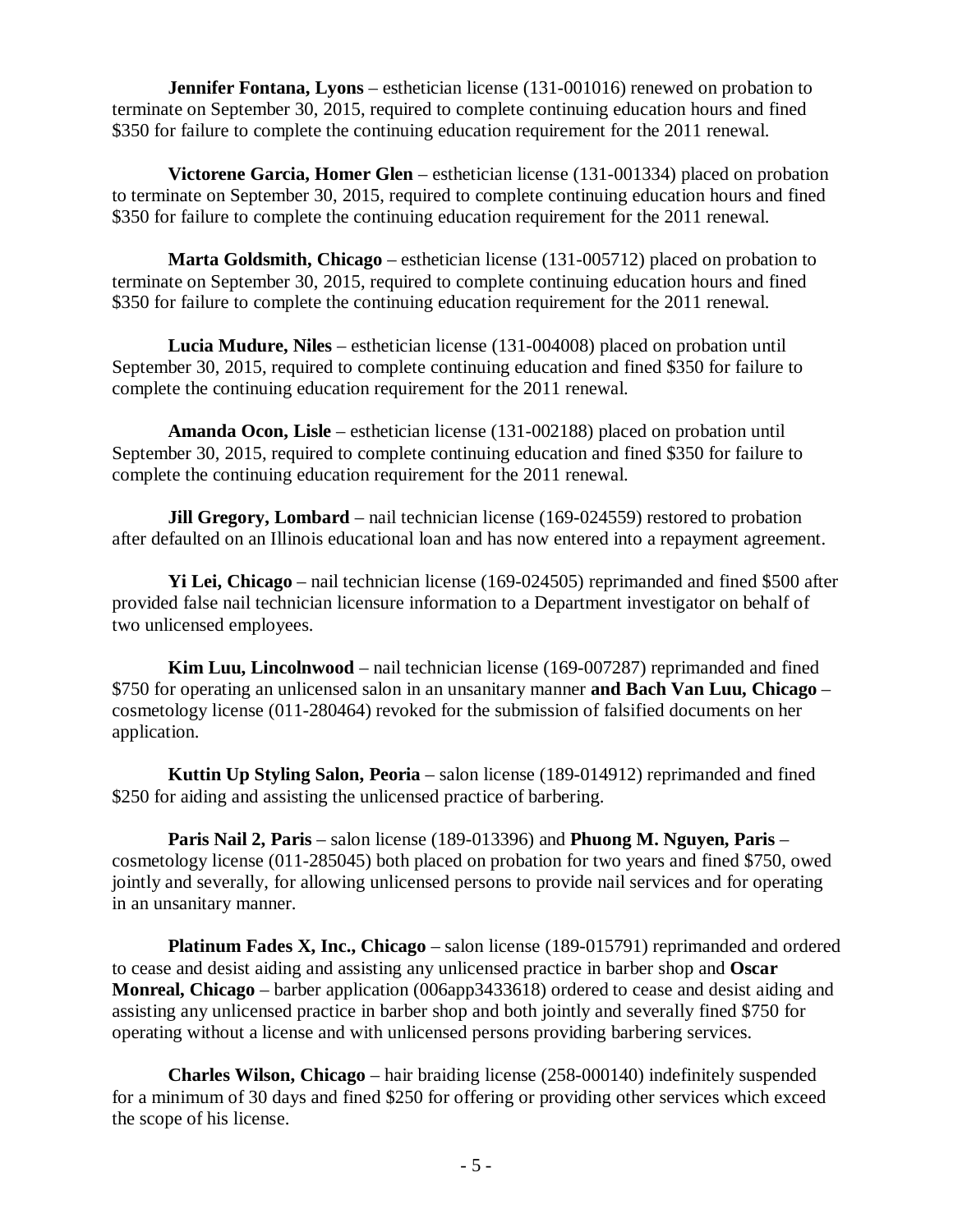**Danielle Diakra, Waukegan** – (unlicensed) ordered to cease and desist the unlicensed practice of hair braiding.

## **DENTAL**

**Richard Boatman, Troy** – dental license (019-020938) placed on probation for six months after he failed to properly perform endodontic therapy for two patients and failed to establish and maintain adequate record of patient care and treatment.

**William Perkinson, Mount Prospect** – dental license (019-025164) restored to indefinite probation for a minimum of two years.

# **DETECTIVE, ALARM, SECURITY, FINGERPRINT VENDOR AND LOCKSMITH**

**David Pickel, Canton** – private detective license (115-002248) placed on probation for one year and fined \$150 for unprofessional conduct while serving process.

The following individuals' permanent employee registration cards were suspended for being more than 30 days delinquent in the payment of child support:

| 129-183647   |
|--------------|
| 129-042701.  |
| 129-280392   |
| . 129-347566 |
| 129-371056   |
| 129-326677   |
| .129-289466  |
| 129-033270   |
| 129-380941.  |
| 129-350339   |
| 129-354551   |
| 129-318104   |
| 129-375602   |
| 129-362496   |
| .129-308104  |
| 129-348037   |

**Demetrius Kirkman, Grayslake** – permanent employee registration card (129 app3429578) will be issued and placed on probation for one year for the failure to report a conviction to the Department.

**Louis Kostelaz, Elmwood Park** – permanent employee registration card (129-199627) revoked following felony conviction on three counts of indecent solicitation of a minor and failure to report his arrest and conviction for that case.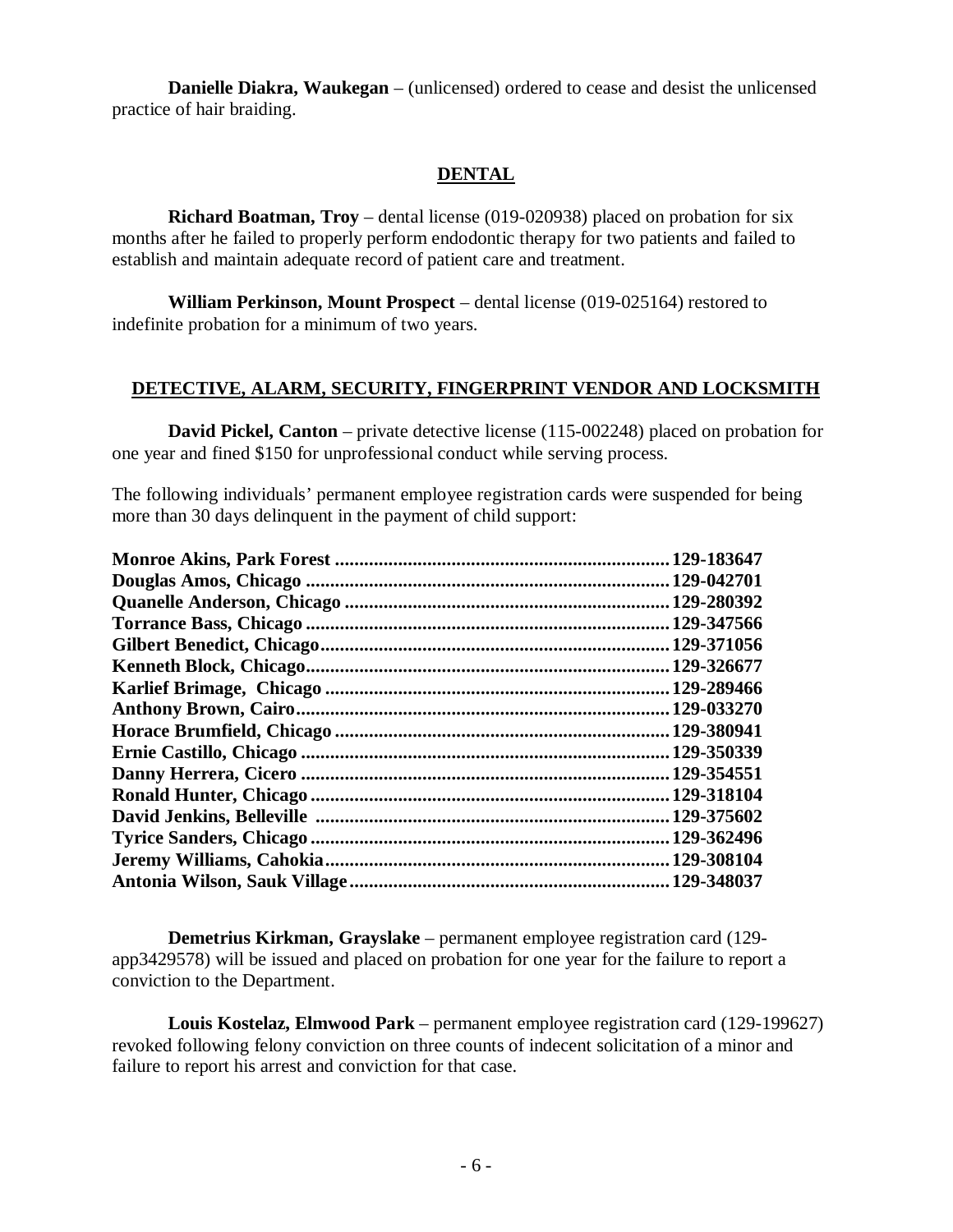**Brandon Salvatore, Richton Park** – permanent employee registration card (129- 374286) indefinitely suspended for a minimum of two years for failing to report his arrest to the Department.

**Securitec Screening Solutions Inc., Roanoke, VA** – (unlicensed) ordered to cease and desist the unlicensed practice as a private detective agency.

## **FUNERAL DIRECTORS & EMBALMERS**

**Steven Res, Godfrey** – funeral director and embalmer license (034-015841) placed in refuse to renew status due to substandard and unprofessional conduct.

**Mark Seesing, Cape Girardeau, MO** – funeral director and embalmer license (034- 015609) indefinitely suspended and fined \$10,000 for failure to complete required continuing education hours.

**Alan Young, Greenville** – funeral director and embalmer license (034-011714) indefinitely suspended and fined \$10,000 for failure to complete required continuing education hours.

# **HOME INSPECTOR**

**Mohammad Abdallah, Mundelein** – home inspector license (450-001176) fined \$200 and must complete coursework for failure to complete required continuing education.

**Louis Kostelaz, Elmwood Park** – home inspector license (450-010890) revoked due to his conviction for Indecent Solicitation of a Child, and for his failure to notify the Department within 30 days of said conviction.

# **MASSAGE THERAPY**

**Chun Anderson,** Chicago – massage therapy license (227-017758) issued and placed on probation for one year as a result of a 2003 criminal felony conviction for Attempted Murder.

**Nancy Boyar, Berwyn** – massage therapy license (227-017759) issued and placed on probation for one year as a result of alcohol abuse related to 2009 criminal misdemeanor DUI charge and for a 2005 criminal charge for Unlawful Drug Possession.

**Gustavo De La Torre, Chicago** – massage therapy license (227-010726) revoked because during the course of treatment on a client, the Respondent digitally penetrated the client's vagina and anus and fondled her breasts.

**Brittney Huggins, Batavia** – massage therapy license (227-017684) issued with reprimand as a result of a July 2010 criminal misdemeanor conviction for Retail Theft.

**Christina Rigas, Park Ridge** – massage therapy license (227-013419) restored to probation after defaulted on an Illinois educational loan and has now entered into a repayment agreement.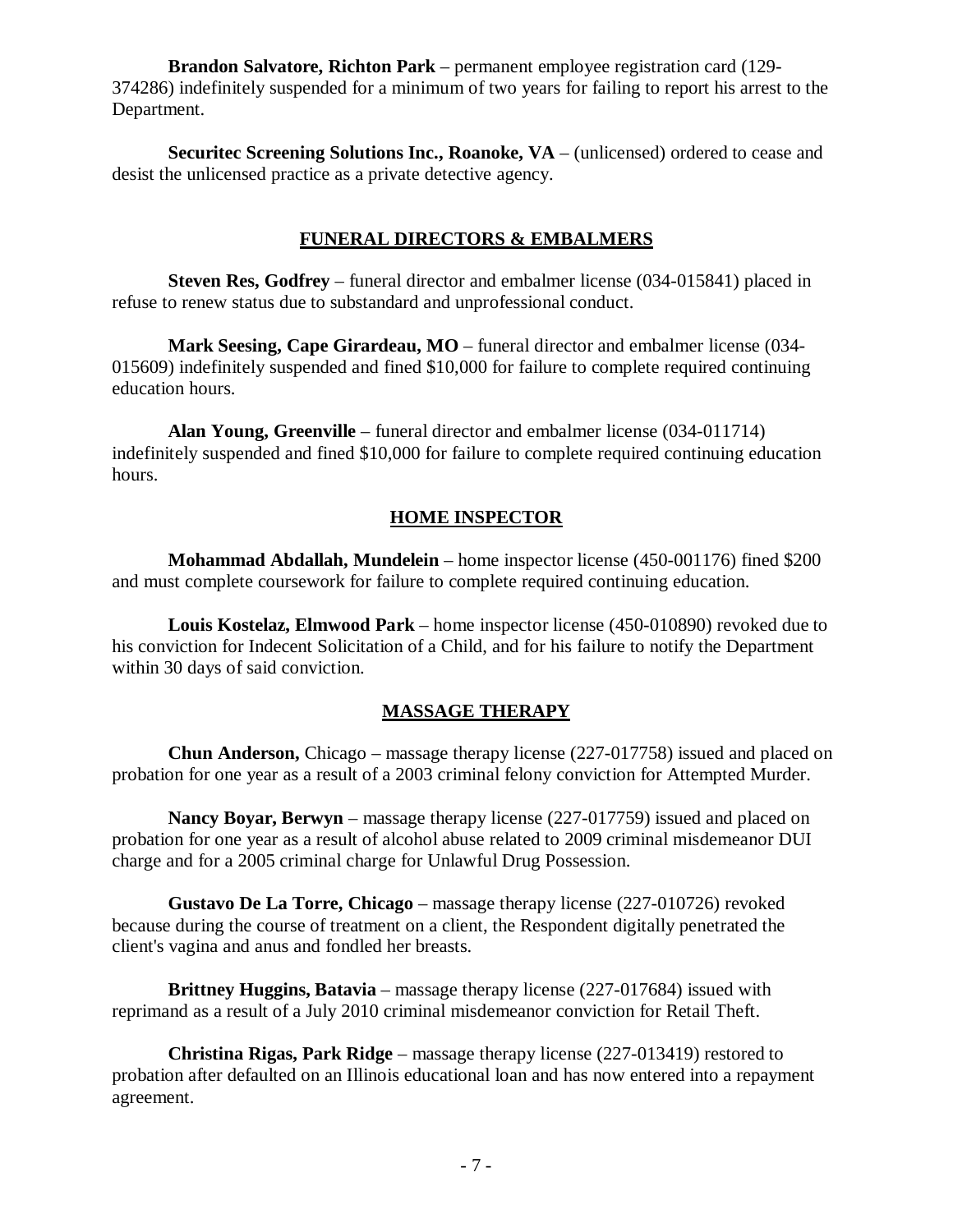**Tonya Wallace, Rockford** – massage therapy license (227-011308) restored to probation effective upon payment of fees and filing of forms after defaulted on an Illinois educational loan and has now entered into a repayment agreement.

**Stephanie Wiszo-Waty, Sugar Grove** – massage therapy license (227-017760) issued and placed on probation to terminate on July 3, 2015 as a result of alcohol abuse related to a 2014 criminal misdemeanor DUI charge.

# **MEDICAL**

**Kumar Alagappan, Austin, TX** – physician and surgeon license (036-066942) fined \$2,000 for prior discipline in the state of Texas.

**Miriam Baumgart, Mount Carmel** – physician and surgeon license (036-122384) restored to indefinite probation for a minimum of four years.

**Stanley Bialowas, Chicago** – physician and surgeon license (036-071723) placed on indefinite probation for a minimum of two years and fined \$45,000 after he was terminated as a provider from Medical Assistance Program.

**George Crickard, Quincy** – physician and surgeon license (036-094841) reprimanded and fined \$5,000 for wrong site left knee arthroscopy was performed causing additional pain and suffering for the patient.

**Elizabeth Franczyk, Centralia** – physician and surgeon license (036-070422) reprimanded for allegedly failing to timely intubate or transfer a newborn in respiratory distress.

**Julie Handwerk, West Frankfort** – physician and surgeon license (036-117556) placed on indefinite probation for a minimum of three years for breaching required patient-physician boundaries with a patient of her practice.

**William Hedrick, Maywood** – physician and surgeon license (036-089312) automatically, indefinitely suspended for a minimum of 12 months for failure to comply with the terms and conditions of his probation.

**Jerry Jakimiec, Chicago** – physician and surgeon license (036-095319) and controlled substance license (336-056155) temporarily suspended for his plea of guilty to a felony, failure to comply with federal controlled substance regulations, failure to report adverse action by DEA, and fraud/misrepresentation in applying for a license under the MPA.

**Mohammad Khan, Crystal Lake** – physician and surgeon license (036-118940) suspended for 30 days, followed by indefinite probation for a minimum of two years and controlled substance license (336-080133) indefinitely suspended for a minimum of one year, effective retroactive to March 20, 2014 for inappropriately prescribing controlled substances to several patients of his practice that led to surrender of his DEA Registration.

**George Lakner, Peoria** – physician and surgeon license (036-077045) previously vacated, indefinite suspension reinstated.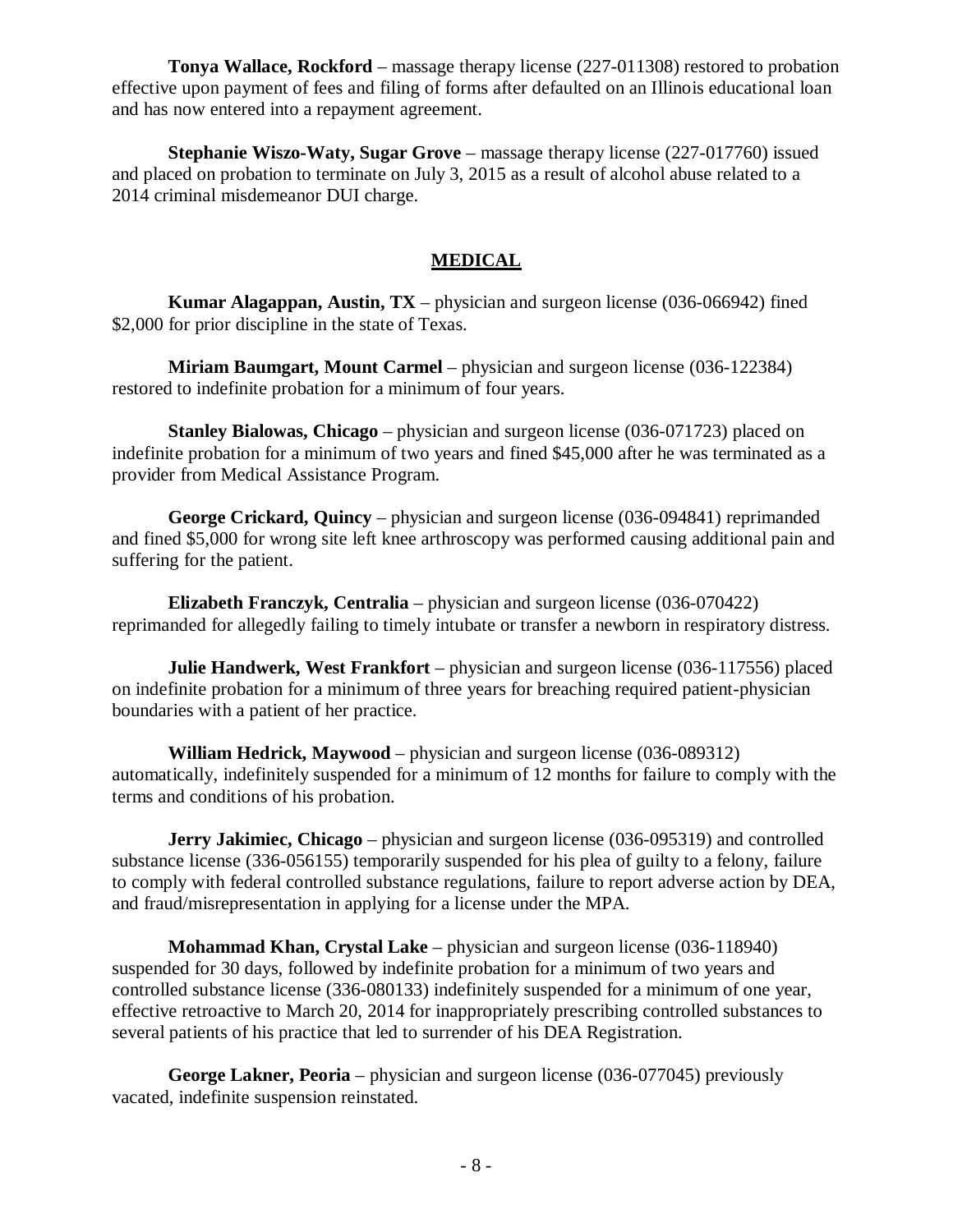**Allan Liefer, Chester** – physician and surgeon license (036-046019**)** reprimanded because he forgot to examine a patient after a physician asked him to perform the exam when the two physicians passed each other in the hospital hallway.

**Nanette Liegeois, Oak Brook** – physician and surgeon license (036-129043) temporarily suspended because respondent is not psychologically fit to practice as a physician and allegedly engaged in unprofessional conduct.

**Howard Martin, Waukegan** – physician and surgeon license (036-076603) indefinitely suspended after he was terminated as provider in Illinois Medical Assistance Program.

**John McKeown, Tinley Park** – physician and surgeon license (036-046718) reprimanded, required to take CME's and fined \$5,000 for purchasing non-FDA approved chemo products for his practice.

**Dennis Mess, Glenview** – physician and surgeon license (036-060018) reprimanded and must complete continuing medical education for allegedly failing to properly diagnose and treat a broken ankle.

**Craig Michelsen, Janesville, WI** – physician and surgeon license (036-071282) reprimanded and required to take remedial continuing education hours for prescribing medications to co-worker Physician Assistant without maintaining required medical records.

**Mohammed Naseem, Oak Brook** – physician and surgeon license (036-051733) reprimanded because in 2007, he gave his impression of an MRI in which he stated his findings yet failed to mention the presence or absence of an abscess, when the MRI had been ordered to rule out an epidural abscess.

**Sasikala Paidi, Des Plaines** – physician and surgeon license (036-089172) fined \$3,000 and must complete coursework for purchasing one order of non-FDA approved product for her practice.

**Mitul Patel, Roselle** – physician and surgeon license (036-128083) placed on indefinite probation with practice restrictions for a minimum of five years based on allegations related to alcohol dependence and abuse and failure to report termination from hospital.

**Rohidas Patil, Decatur** – physician and surgeon license (036-052881) placed on indefinite probation for a minimum of two years based on allegations that he engaged in inappropriate and unprofessional conduct with a pharmaceutical representative.

**Mohamed Rajput, Aledo** – physician and surgeon license (036-053130) placed on indefinite probation for a minimum of two years and fined \$5,000 after he voluntarily withdrew as a provider from Medical Assistance Program.

**Jay Riseman, Overland Park, KS** – physician and surgeon license (036-076506) reprimanded, required to take CME's and fined \$2,000 after he was disciplined by the Kansas Board of Healing Arts.

**Jorge Sfeir, Aurora** – physician and surgeon license (036-068817) placed on probation for two years after he withdrew as a Medical Assistance Program provider.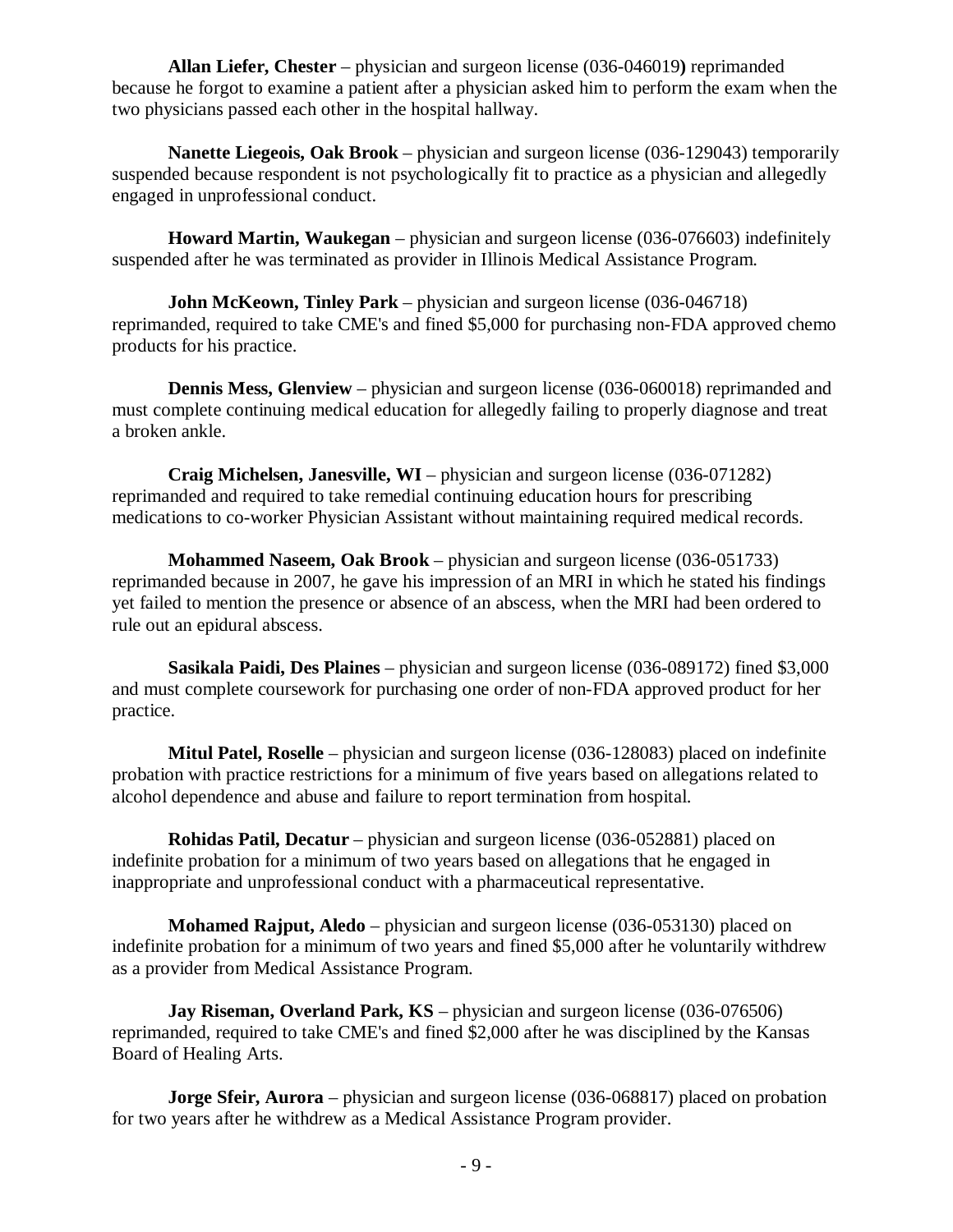**Spiros Stamelos, Arlington Heights** – physician and surgeon license (036-049690) reprimanded with continuing education requirements and fined \$5,000 for his failure to document the issuance of several prescriptions for controlled substances for a patient of his practice.

**Dawn Stanley, Parker, CO** - physician and surgeon license (036-100632) indefinitely suspended for a minimum of one year due to a sister-state discipline in the state of Colorado on the basis of failure to conform to minimal standards of acceptable medical practice and physician-patient boundary issues.

**Luis Sudbrack, Chicago** – physician and surgeon license (036-049389) reprimanded, required to take CME's and fined \$1,000 after he prescribed several controlled substances for his wife and self-prescribed for himself.

**William Wood, Rockford** – physician and surgeon license (036-076277) and controlled substance licenses (336-039544) and (336-039545) all temporarily suspended for engaging in boundary violations with patients of his psychiatric practice.

**James Caruso, Chicago** – physician assistant license (085-000516) placed on indefinite probation for a minimum of five years due to alcohol use disorder and prior discipline by North Carolina and the National Commission on Certification of Physician Assistants (NCCPA).

**Gretchen Jones, Itasca** – physician assistant license (085-002030) suspended for 30 days, followed by indefinite probation for a minimum of three years and controlled substance license (385-001060) indefinitely suspended for a minimum of one year for her failure to maintain required boundaries with a patient and prescribing controlled substances to several family members without maintaining records of said prescribing.

**Alejandro Sanchez, Chicago** – physician assistant license (085-000433) and controlled substance license (385-000316) indefinitely suspended for a minimum of six months after he admitted to taking photographs of female co-workers without their knowledge or consent.

**Suzanne Shimaitis, Durand** – physician assistant license (085-002827) reprimanded and required to take CME's for prescribing medications to her co-worker physician assistant without maintaining records of said prescribing.

**Axiology Aesthestics, Oak Brook** – (unlicensed) ordered to cease and desist the unlicensed practice of medicine, including microabrasion facial treatments.

**Axiology Aesthetics, Chicago** – (unlicensed) and **Nu U Med Spa, Chicago** (unlicensed) both ordered to cease and desist the unlicensed practice of medicine, including laser hair removal.

**Eric Smith, Mt. Prospect** – (unlicensed) ordered to cease and desist the unlicensed practice of medicine.

## **NURSING**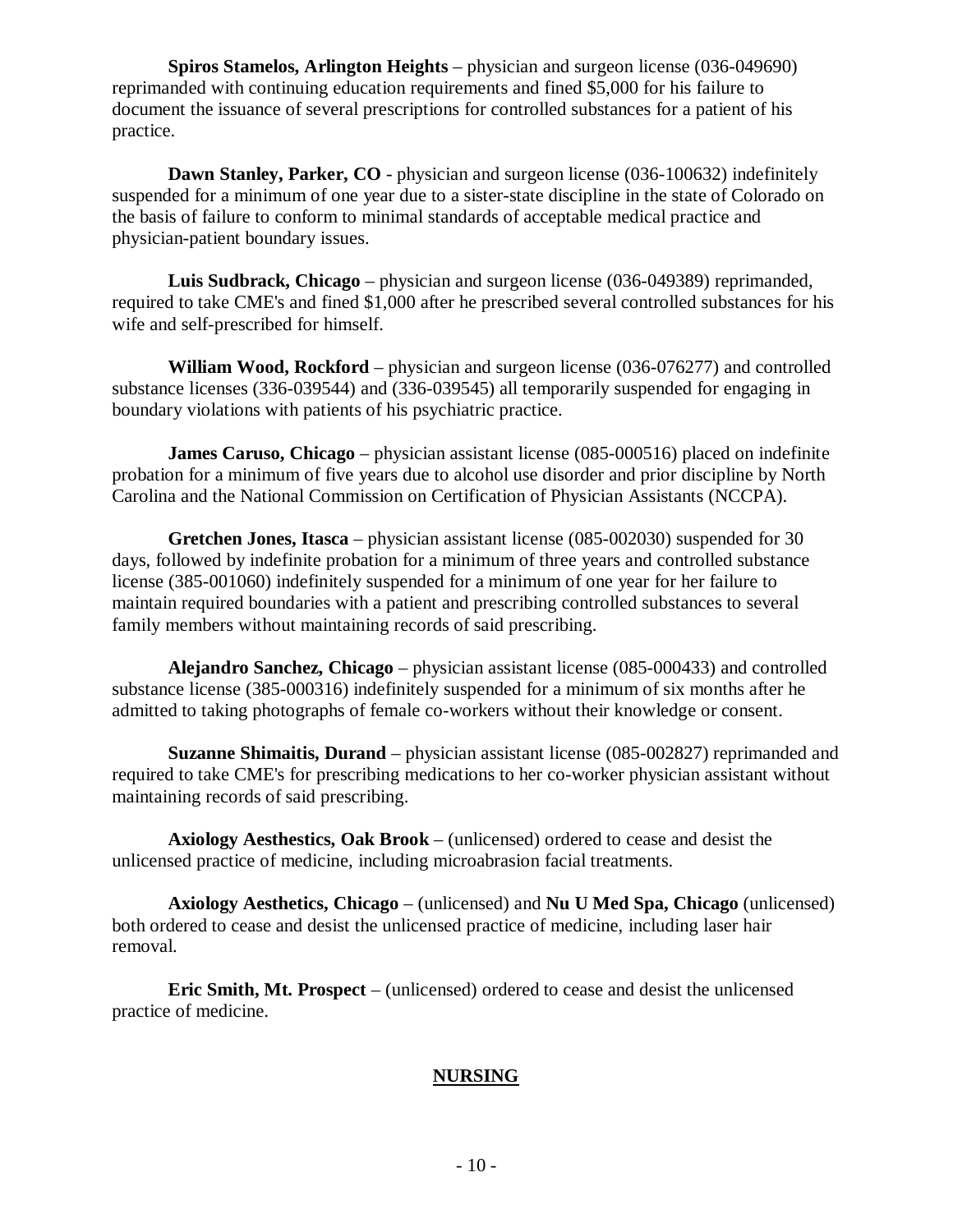**Elizabeth Bauer, Lake in the Hills** – registered nurse license (041-299429) indefinitely suspended for a minimum of three months for having reported to work although unfit for duty and having failed to report a termination from a facility in the state in October, 2013.

**Amber Engesser, Mantorville, MN** – registered nurse license (041-427684) issued with reprimand due to a sister-state discipline.

**Amy Fry, Fairfield** – registered nurse license (041-371561) placed on indefinite probation for a minimum of two years for drug diversion.

**Kimberly Mackey, Schaumburg** – registered nurse license (041-372668) indefinitely suspended for a minimum of one year for having diverted controlled substances from a facility in the state of Illinois in July 2013 and failing to report termination.

**Amanda McCune, Abingdon** – registered nurse license (041-398455) reprimanded for failure to report a termination.

**Jennifer Pope, Decatur** – registered nurse license (041-332895) restored to indefinite probation for a minimum of two years and effective upon payment of fees and filing of forms.

**Aaron Simmons, McLeansboro** – registered nurse license (041-347576) reprimanded for failure to report a termination.

**Sandra Slifer, Rockford** – registered nurse license (041-244897) indefinitely suspended for a minimum of one year for failure to follow a school policy of administering medicine to students and failure to properly document medication administered.

**Ulrika Stevens, Highland** – registered nurse license (041-313181) reprimanded for a sister-state discipline.

**Jessie Valkenaar, Gurnee** – registered nurse license (041-383798) indefinitely suspended for a minimum of one year for having tested positive for marijuana at a facility in Illinois.

**Rebecca Walter, Rockford** – registered nurse license (041-366748) indefinitely suspended for a minimum of one year for having diverted controlled substances from one facility in Illinois; for having failed to properly document the removal of controlled substances from another facility in the state of Illinois; and having failed to report having been terminated from both facilities.

**Anita Wilson, Peoria** – registered nurse license (041-178223) reprimanded for a positive screen in the State of Colorado, in January 2013.

**Wendy Zimmerman, Mendota** – registered nurse license (041-386328) reprimanded for alcohol impairment.

**Jerri Askew, Decatur** – licensed practical nurse license (043-085257) suspended for three months, followed by being placed on probation for one year for unprofessional conduct.

**Barry Brown, Waukegan** – licensed practical nurse license (043-113065) placed in refuse to renew status for having been terminated from employment for improper documentation.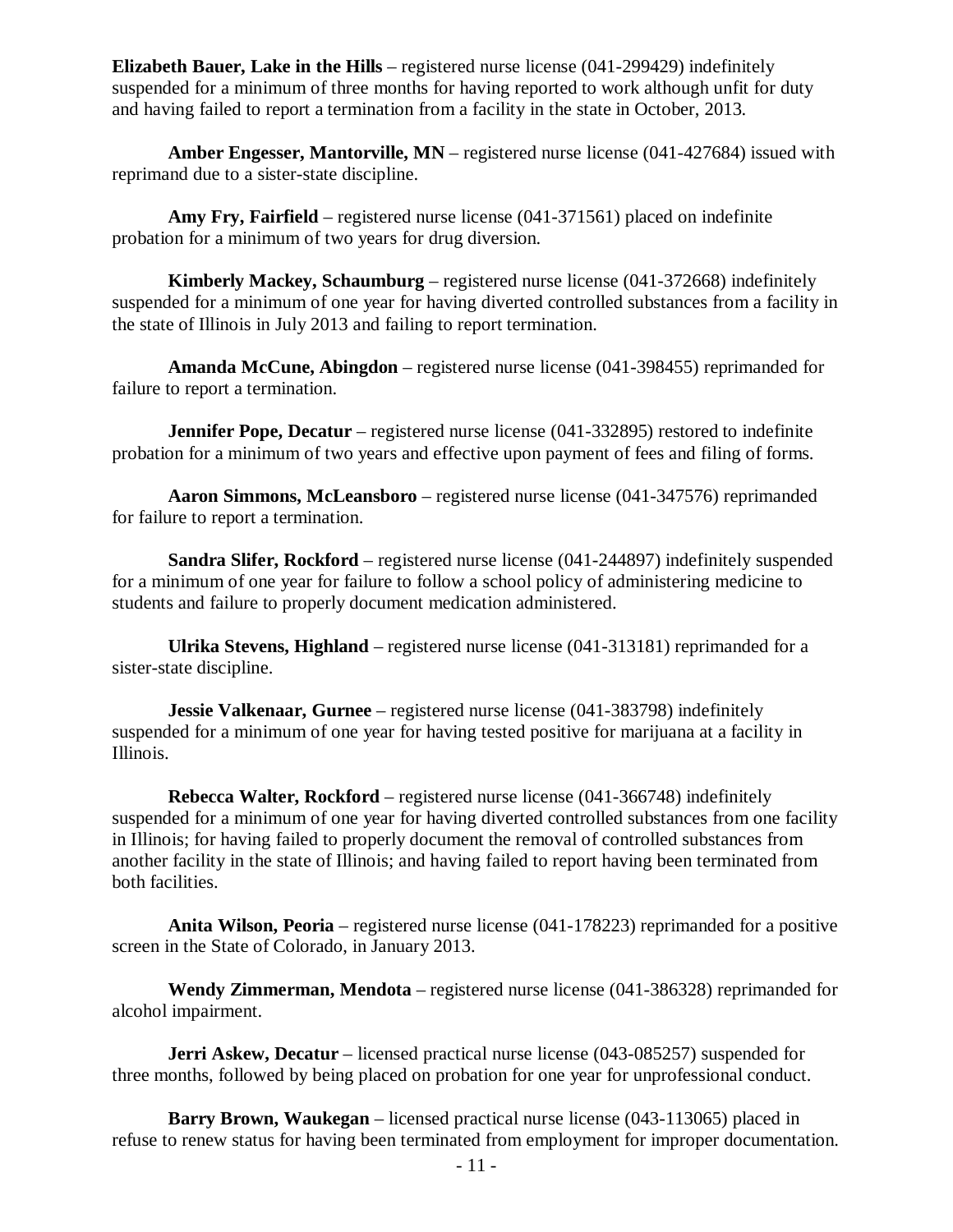**Sandra Burgess, Quincy** – licensed practical nurse license (043-109807) indefinitely suspended for a minimum of one year for having been sentenced to the Illinois Department of Corrections for pleading guilty to and having been found guilty of, Unlawful Possession of Methamphetamine Precursers, a Class 2 Felony.

**Charles Kerr, Pecatonica** – licensed practical nurse license (043-120142) issued with reprimand based on a guilty plea to Driving Under the Influence and possession of cannabis.

**Michelle Lathon-Crawford, St. Louis, MO** – licensed practical nurse license (043- 115512) indefinitely suspended due to a sister-state discipline in the state of Missouri.

**Vernette Martin, Chicago** – licensed practical nurse license (043-086458) suspended for being more than 30 days delinquent in the payment of child support.

**Rosalyn McClendon-Gray, Flossmoor** – licensed practical nurse license (043-072178) suspended for 10 days and required to take continuing education for submitting a false TB test to her employer and failing to report a termination to the Department.

**Lori Mitchell, Manito** – licensed practical nurse license (043-075547) reprimanded for a HIPPA violation.

**Kristina Richardson, Rock Island** – licensed practical nurse license (043-101225) indefinitely suspended for a minimum of one year for a misdemeanor theft conviction for stealing a patient's debit card.

**Ivetta Sangster, Joliet** – licensed practical nurse license (043-087517) reprimanded for failing to respond to or assess a pregnant inmate at the Jerome P. Coombs Correctional Facility who complained of abdominal pains.

**Alyse Smith, Riverdale** – licensed practical nurse license (043-104483) placed in refuse to renew status for unprofessional conduct.

**Edwin Stuckey, Dolton** – licensed practical nurse license (043-106333) placed in refuse to renew status for having been convicted of Driving Under the Influence.

**Rachel Weasel, Carmi** – licensed practical nurse license (043-102366) placed in refuse to renew status for failing to report several instances in which she was arrested.

**Justine Williams, Grand Chain** – licensed practical nurse license (043-078951) indefinitely suspended for a minimum of one year for a conviction of possession of Vicodin.

# **PHARMACY**

**Nizamuddin Baig, Chicago** – pharmacy technician license (049-184738) placed in refuse to renew status for being terminated from employment for diversion of controlled substances.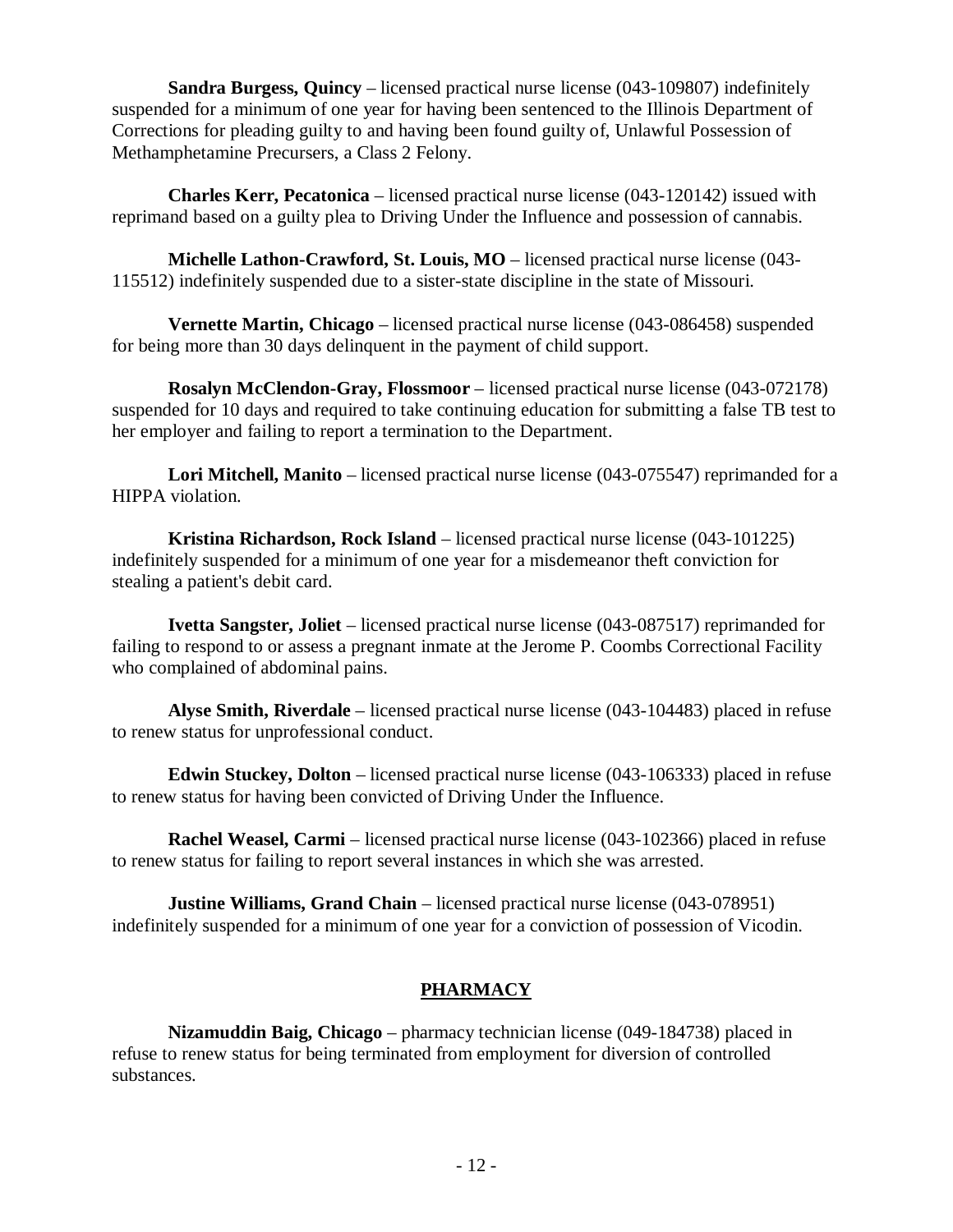**Natasha Brown, Chicago** – pharmacy technician license (049-211882) placed in refuse to renew status after being terminated from employment for diversion of controlled substances.

**Stacey Galanis, Morton Grove** – pharmacy technician license (049-199064) placed in refuse to renew status after Respondent was excluded from participation in all Federal Health Care programs.

**Elizabeth Garcia, Chicago** – pharmacy technician license (049-181769) placed on probation after defaulted on an Illinois educational loan and has now entered into a repayment agreement.

**Sara Martin, Peoria Heights** – pharmacy technician license (049-210366) placed in refuse to renew status after she was convicted of diverting controlled substances from her employer, Kroger #J863.

**Heather Mills, Woodstock** – pharmacy technician license (049-160625) placed in refuse to renew status after she was terminated from Centegra Health Systems for diverting Methocarbamol tablets.

**Jacob Peterson, Chicago** – pharmacy technician license (049-230664) issued with reprimand after he plead guilty to Driving Under the Influence (DUI).

**James Sanders, Godfrey** – pharmacy technician license (049-193273) placed in refuse to renew status after diverted Hydrocodone and worked on an expired license.

**Kevin Scott, Chicago** – pharmacy technician license (049-148777) placed in refuse to renew status after he admitted to diverting controlled substances from his employer, Walgreens #2025.

## **PSYCHOLOGY**

**David Gursky, Hanover Park** – clinical psychology license (071-004333) reprimanded for his failure to submit a mandatory report.

**Scott Redman, Dolton** – (unlicensed) assessed a \$10,000 civil penalty for unlicensed practice as a clinical psychologist.

## **REAL ESTATE**

**Dennis Kane, Chicago** – community association management license (261-000112) fined \$500 for aiding and abetting unlicensed practice.

**R. Edward Leuchtner, Kenilworth** – real estate managing broker license (471-014274) indefinitely suspended for a minimum of 18 months, must complete 30 hour course and fined \$2,500 and **Cool Springs Ltd, Kenilworth** – real estate broker corporation license (478-012138) indefinitely suspended for a minimum of 18 months for failing to maintain escrow money in an account separate and apart from personal or other business accounts; failing to remit earnest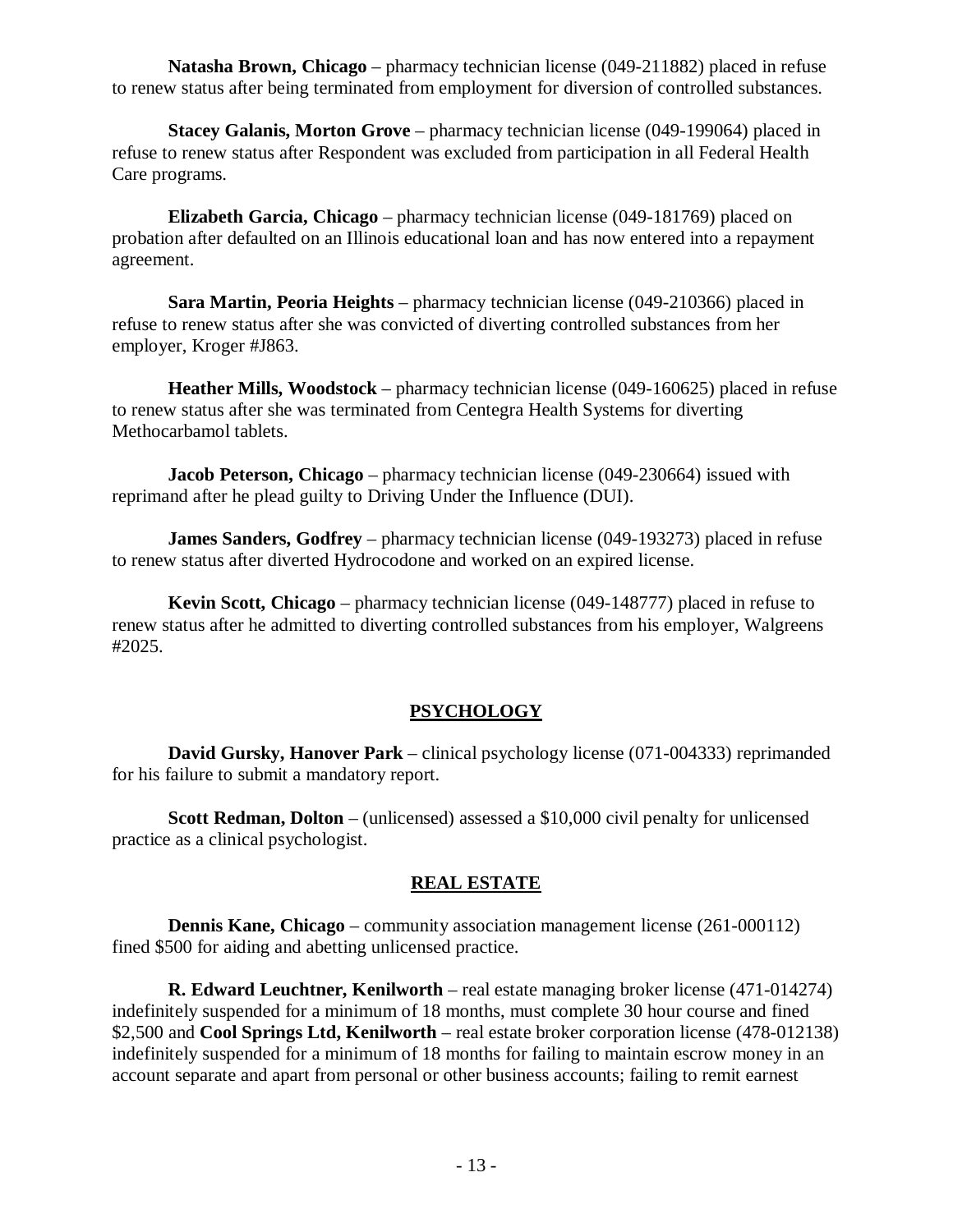money to the buyers after the contract was cancelled and an authorization to release earnest money was signed by all parties; representing the buyer and the seller of a property without obtaining the written consent of both parties to act as a dual agent in the transaction for the property; conducting business while the Respondent company was in "not renewed" status and Respondent Leuchtner was not sponsored, conducting business under an assumed business name without notifying the Department.

**Lutalo McGee, Chicago** – real estate managing broker license (471-015982) suspended for being more than 30 days delinquent in the payment of child support.

**Nicholas Prete, Oakbrook Terrace** – real estate managing broker license (471-009247) revoked for violating the terms of a consent order.

**Chris Womack, Chicago** – real estate managing broker license (471-012805) revoked for a minimum of three years and fined \$20,000 and **Wellington Investments, Chicago** – real estate limited liability firm license (481-011727) revoked for a minimum of three years for aiding and abetting the unlicensed practice of real estate and filing of fraudulent documents in the procurement of unearned referral fees.

**Miguel Garcia, Hammond, IN** – real estate broker license (475-151179) revoked for failure to pay a \$2,500 fine that was assessed in conjunction with a previous suspension and probation that resulted from his failure to deposit an earnest money check into escrow and failure to provide documents to the Department.

**Anthony Meier, Mokena** – real estate broker license (475-142413) suspended for being more than 30 days delinquent in the payment of child support.

**Michelle Mitchell, Cary** – real estate broker license (475-156329) placed in refuse to renew status for being more than 30 days delinquent in the payment of child support.

**Marcel Murrell, Naperville** – real estate broker license (475-111252) revoked pursuant to the judgment paid out of the Real Estate Recovery Fund on behalf of the licensee.

**Julie Newman, Chicago** – real estate broker license (475-152386) revoked pursuant to judgment paid out of the Real Estate Recovery Fund on behalf of licensee.

**Bouchard Properties, LLC, Chicago** – real estate limited liability firm license (481- 011581) and **Julie Bouchard, Chicago** – real estate managing broker license, (471-007284) both indefinitely suspended for a minimum of six months and each fined \$5,000 for failing to respond to numerous written requests for the completion of broker verification forms.

**Laura Lade, Moline** – (unlicensed) ordered to cease and desist the unlicensed practice of real estate and assessed a \$500 civil penalty.

**Marva Swanagain, Lynwood** – (unlicensed) ordered to cease and desist the unlicensed practice of community association management.